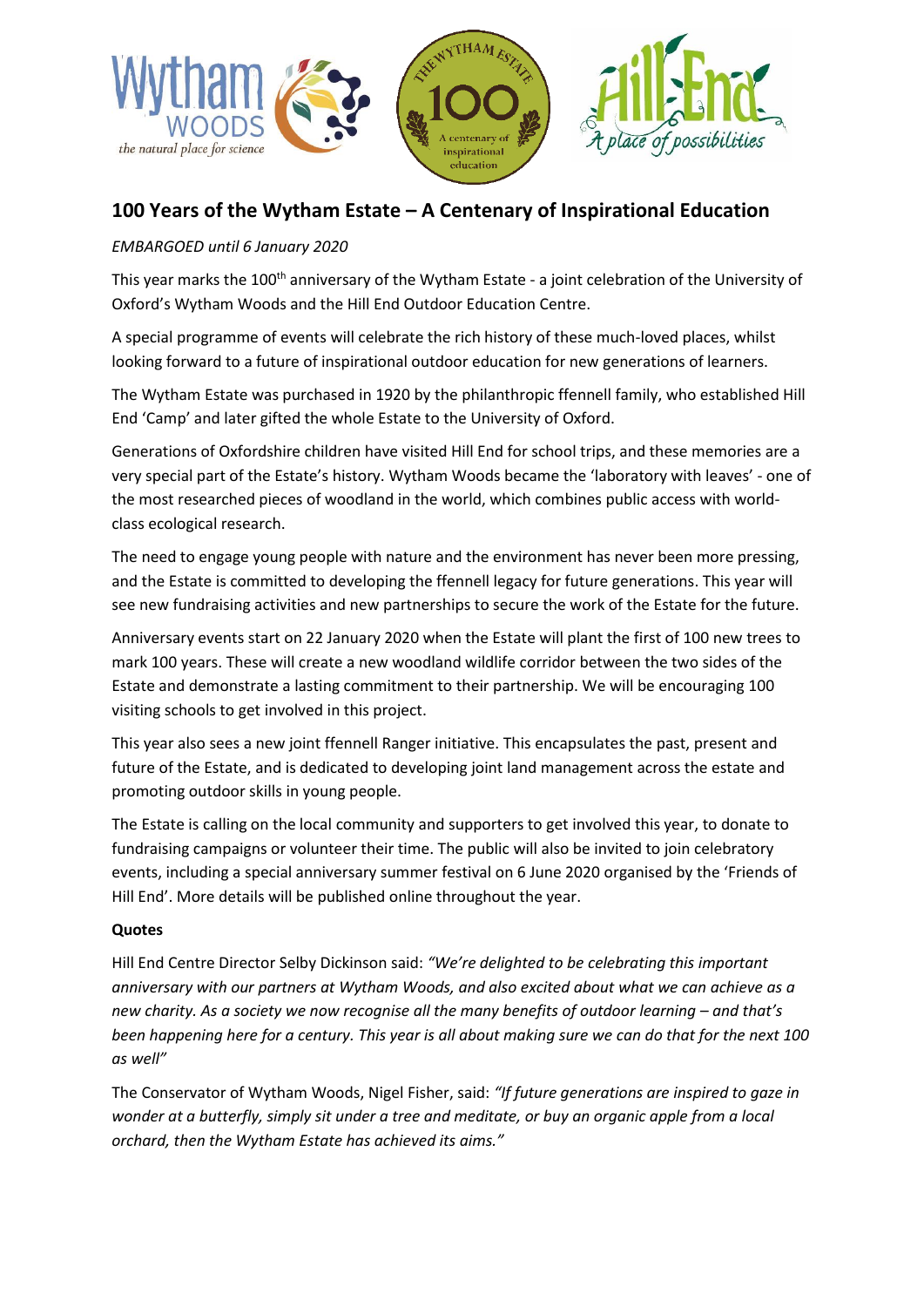

# **Notes to editors**

### **History of the Wytham Estate**

- Wytham Woods and Hill End together make up the Wytham Estate, a beautiful and unique educational resource.
- In 1920, the Wytham Estate was purchased by Raymond and Hope ffennell, a wealthy couple who enjoyed the outdoors. They used the Estate as a holiday camping site, and to entertain.
- The ffennells were also a philanthropic family, committed to outdoor education and influenced by the philosophy of Steiner. Over the next decades they created innovative outdoor classrooms and dormitories at Hill End.
- Following the death of their only daughter Hazel as a young women, the ffennells continued to fund opportunities for disadvantaged children to come and visit and learn at Hill End in her memory.
- In the 1930s, up to 300 children a day from London and Oxford came to Hill End 'Camp'.
- During the Second World War, hundreds of evacuees visited the site, many hosted by the Scouts.
- In 1944, Raymond ffennell died, and the estate passed into the ownership of the University for the purposes of education.
- For more on the history of the estate, including Pathe film footage from the 1930s, please visit the Hill End website:<https://hill-end.org/about/history>

## **Why is this year important?**

- As we face the challenge of climate change and other threats to our environment, it is essential that young people understand and value the natural world.
- Outdoor learning plays a huge part in re-engaging children and adults with nature, improves mental and physical health, and offers a great opportunity to promote practical change.
- At the Wytham Estate, outdoor education has been valued for 100 years. The ffennells embraced new and innovative educational methods in the 1920s to get children outdoors - in 2020 we celebrate this ffennell legacy, which is just as relevant today.
- Wytham Woods and Hill End have shared educational aims, and this year is a great opportunity to focus on moving forward together to deliver the highest quality outdoor education for future generations.
- The Estate has ambitious plans to develop this offering, secure its future for the next 100 years, and are seeking partners and donors to work with them.

## **Wytham Woods**

 Wytham Woods' 1,000 acres are a designated Site of Special Scientific Interest (SSSI) and are one of the most researched pieces of woodland in the world, exceptionally rich in flora and fauna, with over 500 species of plants, a wealth of woodland habitats, and 800 species of butterflies and moths.